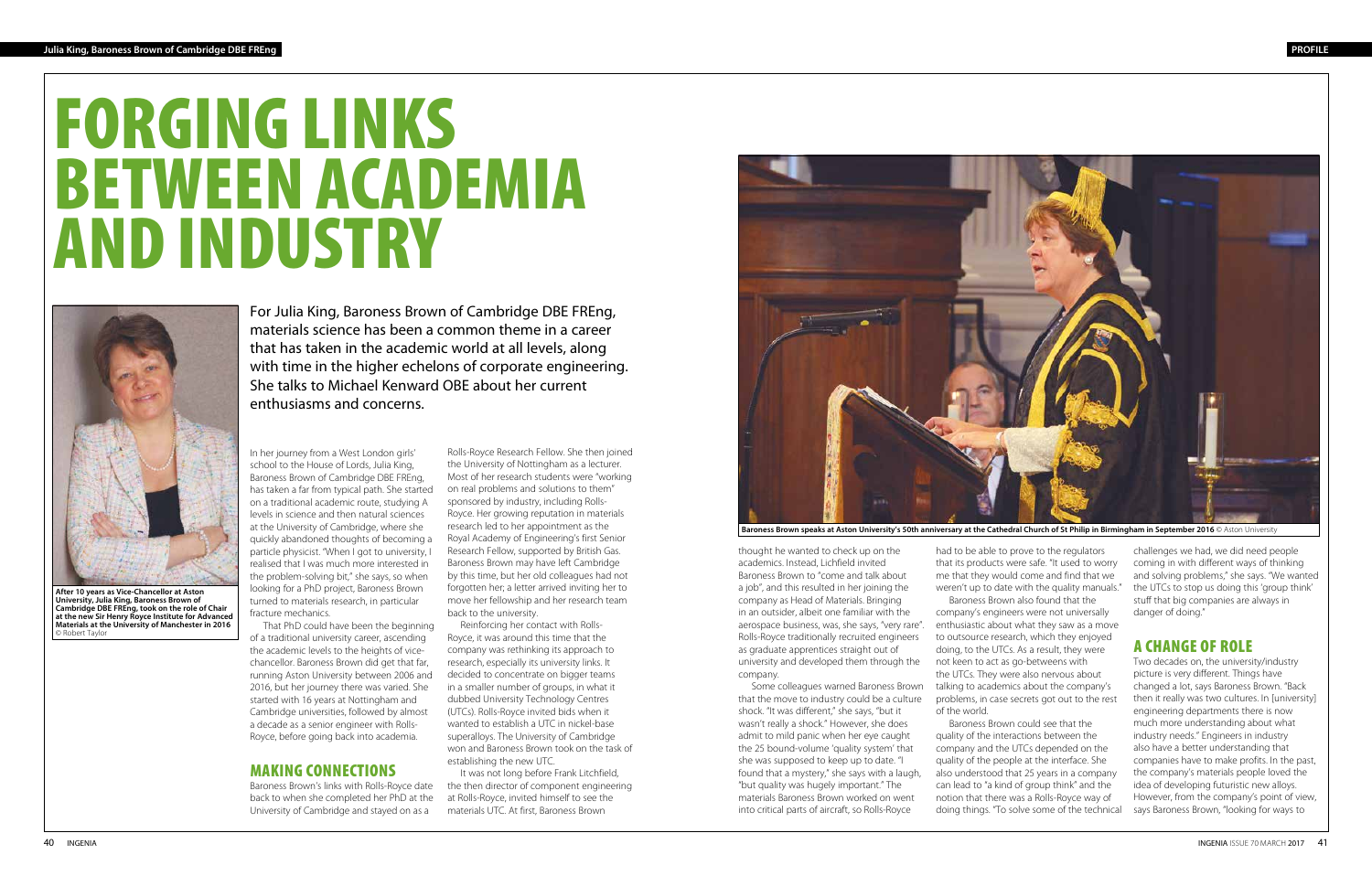to become an increasingly problematic part of our weather variation and yet we are still building in places that will be susceptible."

Such issues will be a part of a fresh challenge for Baroness Brown as the new chair of the CCC's adaptation subcommittee, taking in areas such as farming and health as well as the more familiar territory of economics and engineering. Baroness Brown remains active in these

### A POLICYMAKER

The ability to turn back the floods may be beyond Baroness Brown's skills, but as a crossbencher in the House of Lords, she is far from powerless in policymaking circles. She naturally takes a close interest in higher education and has been leading the way in discussions in the upper house about the government's plans to change how universities operate in the UK.

The Higher Education and Research Bill sets out "to make provision about higher education and research; and to make provision about alternative payments [a student finance model that will be an alternative to a loan] to students in higher or further education". Among the various problems that Baroness Brown sees is the bill's lack of a definition of a university. Baroness Brown is not against changing universities, believing that some of the proposals will be good and will provide more choice for students. "It will give unconventional students much more flexibility in the degrees that they can acquire, but we do need to think hard about how we use the term university."

Baroness Brown illustrates her concerns with an example. A registered higher education provider with 150 students in an office block may well be able to run a good course, teaching one subject to a very high level. "But I don't think that is a university," adds Baroness Brown. As the bill now stands, she explains, it allows the government and the proposed Office for Students to decide what constitutes a university. "We should be involved in that," she says. "We should provide a checklist that says 'It is a university if…'. I don't think it is something that a civil servant can decide, without some strong guidance."

She also has concerns about the bill's possible impact on the fate of Innovate UK inside UK Research and Innovation, the

domains in another new job, as a Non-Executive Director of the Green Investment Bank. Set up and backed by the government to promote investment in the UK's 'green economy', the bank has two key tasks: to deliver a financial return but also to deliver what she describes as "a green return". She interprets her job at the bank as addressing the question: "How you describe the green bottom line?".

increase the operating temperature and life of existing materials can have much a more immediate impact on profitability. The challenge was to get people from being most excited by their subject to being excited about delivering new products and making money."

The UTC system is now seen as a role model for companies working with universities, but challenges remain. "You have to work very, very hard at that interface all the time. We still haven't cracked this problem of getting more people to move between universities and industry." One suggestion, she says, is to have independent pensions that move with the worker. There are still some cultural differences between universities and industry. "But if there wasn't a cultural difference it wouldn't be worth doing the collaboration."

After eight years in various roles at Rolls-Royce, Baroness Brown followed her own thinking on moving between domains. She admits that leaving Rolls-Royce was a case of circumstances and an approach from a headhunter. With the appointment of a new Rolls-Royce director of engineering, she could see that she would not get that job any time soon, so in 2002, Baroness Brown took up the offer of a job in London to run the Institute of Physics.

That plan, working somewhere between the business and academic worlds, did not last long. In 2004, she was offered the job of Head of Engineering at Imperial College London. Then two years later, the headhunters called again and, in December 2006, Baroness Brown became Vice-Chancellor of Aston University.

She confesses that, apart from a fleeting visit to Aston to a conference as a research student, "it was not a university I knew very much about". Her impression of "a university in the middle of a motorway" changed when she discovered Aston's approach to widening participation of students from communities that usually shied away from universities. "That was one of the things that

attracted me to it. It was a really pragmatic and capable institution that was absolutely committed to giving opportunities to people. It manages to combine that with some very good research." She is amused by the description of the university as delivering 'employable graduates/exploitable research', a slogan that prompted one publication to describe it as "one university that does what it says on the tin".

#### CHAMPION OF RESEARCH

Baroness Brown's time at Aston coincided with significant changes in how universities are judged. In particular, the Research Excellence Framework (REF), the series of research benchmarking exercises carried out every five or six years since 1986, added a new measure of excellence. For the first time, the Higher Education Funding Council for England, the body that ran REF2014, asked universities to explain the impact of their research ('Research with impact', *Ingenia* 69).

Baroness Brown describes herself as a fan of REF's impact assessment. "REF has been very helpful, particularly in science and engineering." It has also been helpful in getting other disciplines to think about how their work is valuable outside the academic setting. "It is good for all disciplines to think about their impact." She quotes work on forensic linguistics at Aston, where researchers are thinking about starting a company to help businesses to identify whether their communications are coming from the people they are supposed to be talking to, a relevant topic in these days of rising cybercrime.

In Baroness Brown's view, REF's database, which is getting on for 7,000 case studies, is a "fantastic resource" that companies, for example, can turn to in search of expertise. "The Engineering and Physical Sciences Research Council (EPSRC) has made really good use of REF," she says, but the rest of the research community could do more with this resource. "There is this huge richness

of data that should be being more strongly used by government and others, companies as well."

Baroness Brown's interest in REF, and her membership of Lord Stern's review of the exercise, illustrates an increasingly important role for her as an active member, sometimes chair, of influential committees. She headed up the team that produced *The King Review of low-carbon cars* in 2008, a groundbreaking exercise, produced as a response to Lord Stern's review of the economic impacts of climate change, which was one of those rare documents that did not disappear with a change of government.

## GREEN FOCUS

Baroness Brown's own interest in climate change has, if anything, become more pronounced. It influenced her work at Aston where, with some effort she admits, she persuaded the university to offer all second-year students a 'stop the year' week away from their courses, to work together on trying to reduce climate emissions. As Baroness Brown says, whatever they end up doing for a living, these are the people who will lead industry, universities and the other organisations that will have to adapt to the effects of climate change.

Climate change remains one of Baroness Brown's major preoccupations. She is a Non-Executive Director of the Offshore Renewable Energy Catapult (see pages 30 to 35), and is one of eight independent members of the Committee on Climate Change (CCC). "I really enjoy the work," she says. It gives her a chance to do something technical again, she adds.

Chaired by Lord Deben, the CCC provides "independent, evidence-based advice to the UK and devolved governments and parliaments", setting carbon budgets, for example. Baroness Brown admits that the CCC can face an uphill struggle in trying to promote responsible policymaking. She explains: "We know that flooding is going